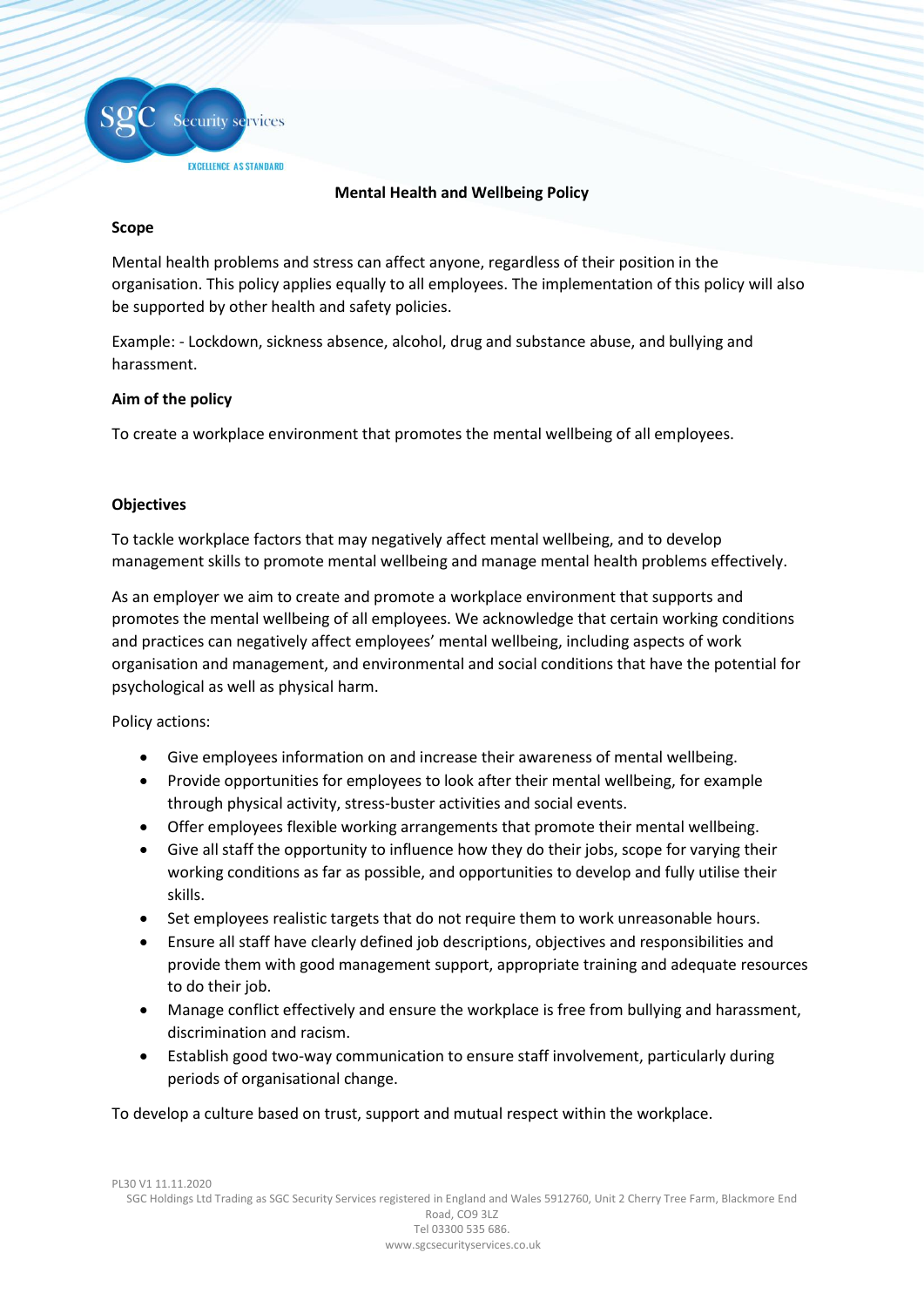

As an employer we aim to create and promote a culture where employees are able to talk openly about their job and mental health problems and to report difficulties without fear of discrimination or reprisal.

Policy actions:

- Give non-judgemental and proactive support to individual staff who experience mental health problems.
- Deal sympathetically with staff suffering from mental health problems due to circumstances outside the workplace, and who consequently find it difficult to do their jobs properly.
- Give new employees a comprehensive induction programme providing an understanding of the organisation, the established policies and procedures, and the role they are expected to carry out. To provide support and assistance for employees experiencing mental health difficulties.

Policy actions:

- Ensure individuals suffering from mental health problems are treated fairly and consistently and are not made to feel guilty about their problems.
- Encourage staff to consult the occupational health department (if there is one), their own GP, or a counsellor of their choice.
- Investigate the contribution of working conditions and other organisational factors to mental ill health and remedy this where possible.
- In cases of long-term sickness absence, put in place, where possible, a graduated return to work.
- Make every effort to identify suitable alternative employment, in full discussion with the employee, where a return to the same job is not possible due to identified risks or other factors.
- Treat all matters relating to individual employees and their mental health problems in the strictest confidence and share on a 'need to know' basis only with consent from the individual concerned.

To positively encourage the employment of people who have experienced mental health problems by providing fair and non-discriminatory recruitment and selection procedures.

As an employer we recognise that people who have or have had mental health problems may have experienced discrimination in recruitment and selection procedures. This may discourage them from seeking employment. While some people will acknowledge their experience of mental health issues openly, others may fear that stigma will jeopardise their chances of getting a job. Given appropriate support, the vast majority of people who have experienced mental health problems continue to work successfully, as do many with ongoing issues.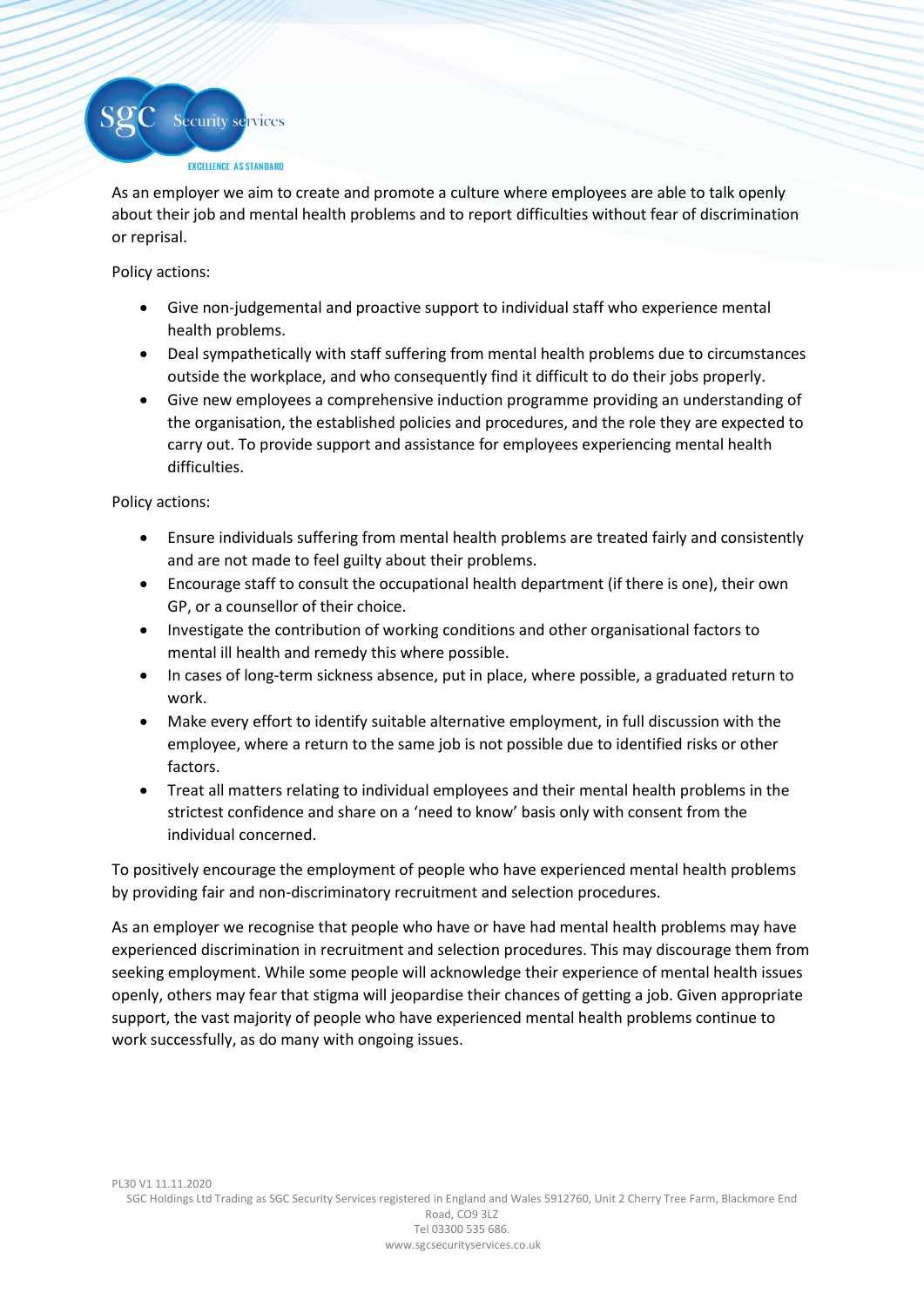

Policy actions:

- Show a positive and enabling attitude to employees and job applicants with mental health issues. This includes having positive statements in recruitment literature.
- Ensure that all staff involved in recruitment and selection are briefed on mental health issues and the Disability Discrimination Act and are trained in appropriate interview skills.
- Make it clear, in any recruitment or occupational health check undertaken, that people who have experienced mental health issues will not be discriminated against and that disclosure of a mental health problem will enable both employee and employer to assess and provide the right level of support or adjustment.
- Do not make assumptions that a person with a mental health problem will be more vulnerable to workplace stress or take more time off than any other employee or job applicant.
- Ensure all line managers have information and training about managing mental health in the workplace.

To recognise that workplace stress is a health and safety issue and acknowledge the importance of identifying and reducing workplace stressors.

Policy actions:

- Identify all workplace stressors and conduct risk assessments to eliminate stress or control the risks from stress. These risk assessments will be regularly reviewed.
- Consult with trade union safety representatives on all proposed action relating to the prevention of workplace stress.
- Provide training in good management practices, including those related to health and safety and stress management.
- Provide confidential counselling for staff affected by stress caused by either work or external factors.
- Provide adequate resources to enable managers to implement the organisation's agreed workplace mental wellbeing policy.

## **Responsibilities**

Everyone has a responsibility to contribute to making the workplace mental wellbeing policy effective.

Managers have a responsibility to:

- Monitor the workplace, identify hazards and risks and take steps to eliminate or reduce these as far as is reasonably practicable.
- Ensure good communication between management and staff, particularly where there are organisational and procedural changes.
- Assist and support employees who are known to have mental health problems or are experiencing stress outside work – for example due to bereavement or separation.
- Ensure staff are provided with the resources and training required to carry out their job.
- Monitor workloads to ensure that people are not overloaded.

PL30 V1 11.11.2020

SGC Holdings Ltd Trading as SGC Security Services registered in England and Wales 5912760, Unit 2 Cherry Tree Farm, Blackmore End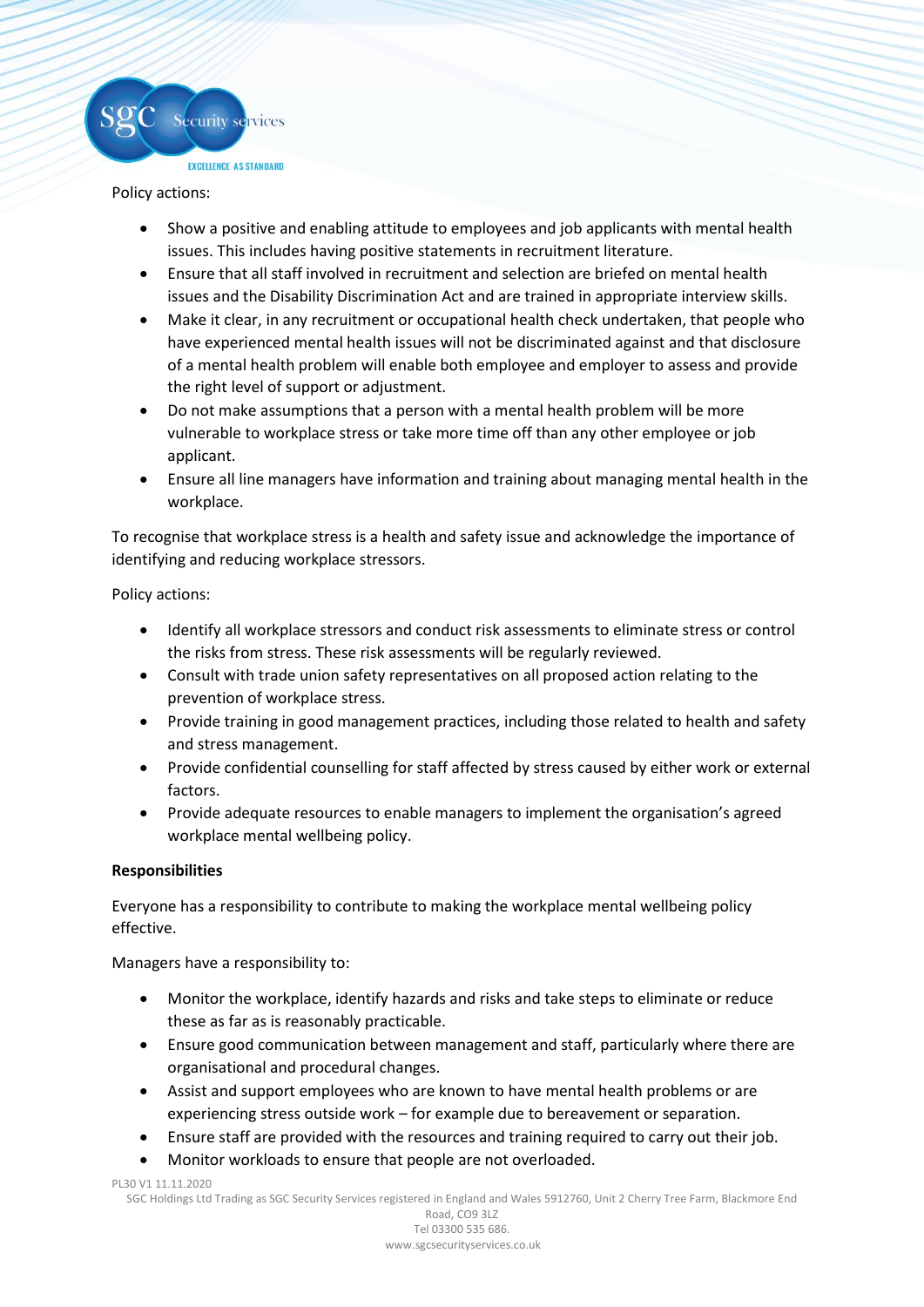

Security services

- Monitor working hours and overtime to ensure that staff are not overworking, and monitor holidays to ensure that staff are taking their full entitlement.
- Ensure staff are provided with meaningful developmental opportunities.
- In addition, senior management will ensure that staff performing a management or supervisory function have sufficient competence to discharge that function in a manner consistent with the maintenance of mental health in the workplace.

Human resources staff have a responsibility to:

- Organise training and awareness courses on workplace mental wellbeing in conjunction with suitable experts.
- Provide advice and support to employees and managers in relation to this policy.
- Monitor and report on levels of sickness absence which relate to mental health problems including stress-related illness (in conjunction with the occupational health service and departmental managers).

Employees have a responsibility to:

- Raise issues of concern and seek help from their safety representative, line manager, human resources or occupational health department, or use the Employee Assistance Programme if one is provided.
- Accept opportunities for counselling when recommended. Choose policy actions suitable for your workplace. Some suggestions are given opposite.

Occupational health and safety staff have a responsibility to:

- Provide specialist advice and awareness training on mental wellbeing.
- Train and support managers in implementing stress risk assessments.
- Support individuals who have been off sick with mental health and stress problems, and advise them and their management on a planned return to work.
- Refer individuals to workplace counsellors or specialist agencies as required.
- Monitor and review the effectiveness of measures to promote mental wellbeing.
- Inform the employer and the health and safety committee of any changes and developments in the field of stress at work.

Safety representatives must be:

- meaningfully consulted on any changes to work practices or work design that could precipitate stress
- able to consult with members on the issue of stress, including conducting workplace surveys • involved in the risk assessment process
- allowed access to collective and anonymous data from human resources
- provided with paid time away from normal duties to attend trade union training relating to workplace stress
- able to conduct joint inspections of the workplace at least once every three months, to ensure that environmental stressors are properly controlled.

PL30 V1 11.11.2020

SGC Holdings Ltd Trading as SGC Security Services registered in England and Wales 5912760, Unit 2 Cherry Tree Farm, Blackmore End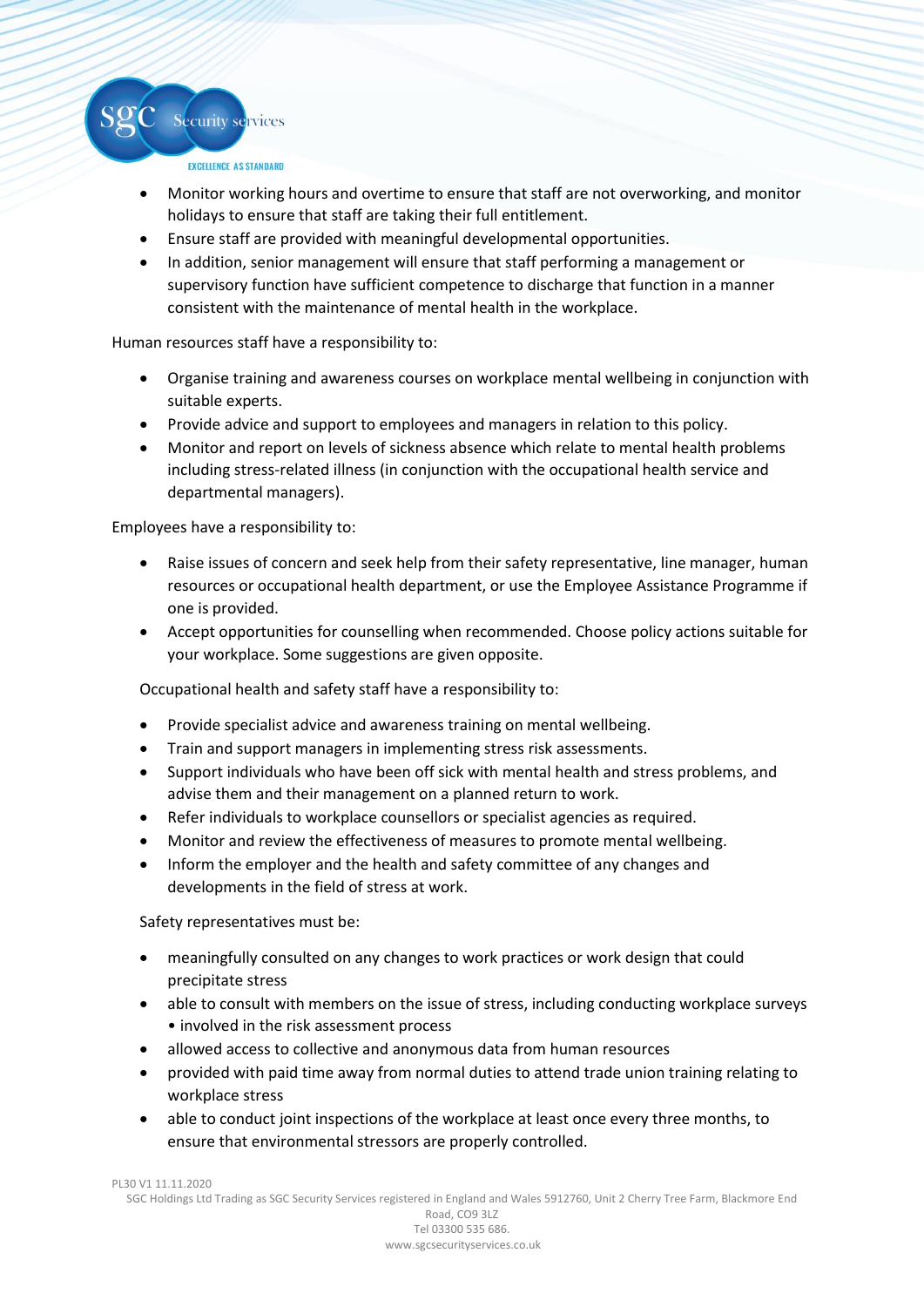

EXCELLENCE AS STANDARD

Occupational health and safety staff have a responsibility to:

- Provide specialist advice and awareness training on mental wellbeing.
- Train and support managers in implementing stress risk assessments.
- Support individuals who have been off sick with mental health and stress problems and advise them and their management on a planned return to work.
- Refer individuals to workplace counsellors or specialist agencies as required.
- Monitor and review the effectiveness of measures to promote mental wellbeing.
- Inform the employer and the health and safety committee of any changes and developments in the field of stress at work.

Safety representatives must be:

- meaningfully consulted on any changes to work practices or work design that could precipitate stress
- able to consult with members on the issue of stress, including conducting workplace surveys • involved in the risk assessment process
- allowed access to collective and anonymous data from human resources
- provided with paid time away from normal duties to attend trade union training relating to workplace stress
- able to conduct joint inspections of the workplace at least once every three months, to ensure that environmental stressors are properly controlled.

## **Review and monitoring**

The human resources department (or an individual as appropriate) will be responsible for reviewing the workplace mental wellbeing policy and for monitoring how effectively the policy meets its aims and objectives.

Indicators to measure effectiveness could include:

- working hours and patterns
- accidents at work staff complaints
- staff sickness levels
- staff turnover
- use of occupational health or counselling services
- the employee surveys
- early retirement through ill health
- exit interviews. The policy will be reviewed six months from implementation and then annually after that to ensure that it remains relevant.

The policy will be reviewed six months from implementation and then annually after that to ensure that it remains relevant.